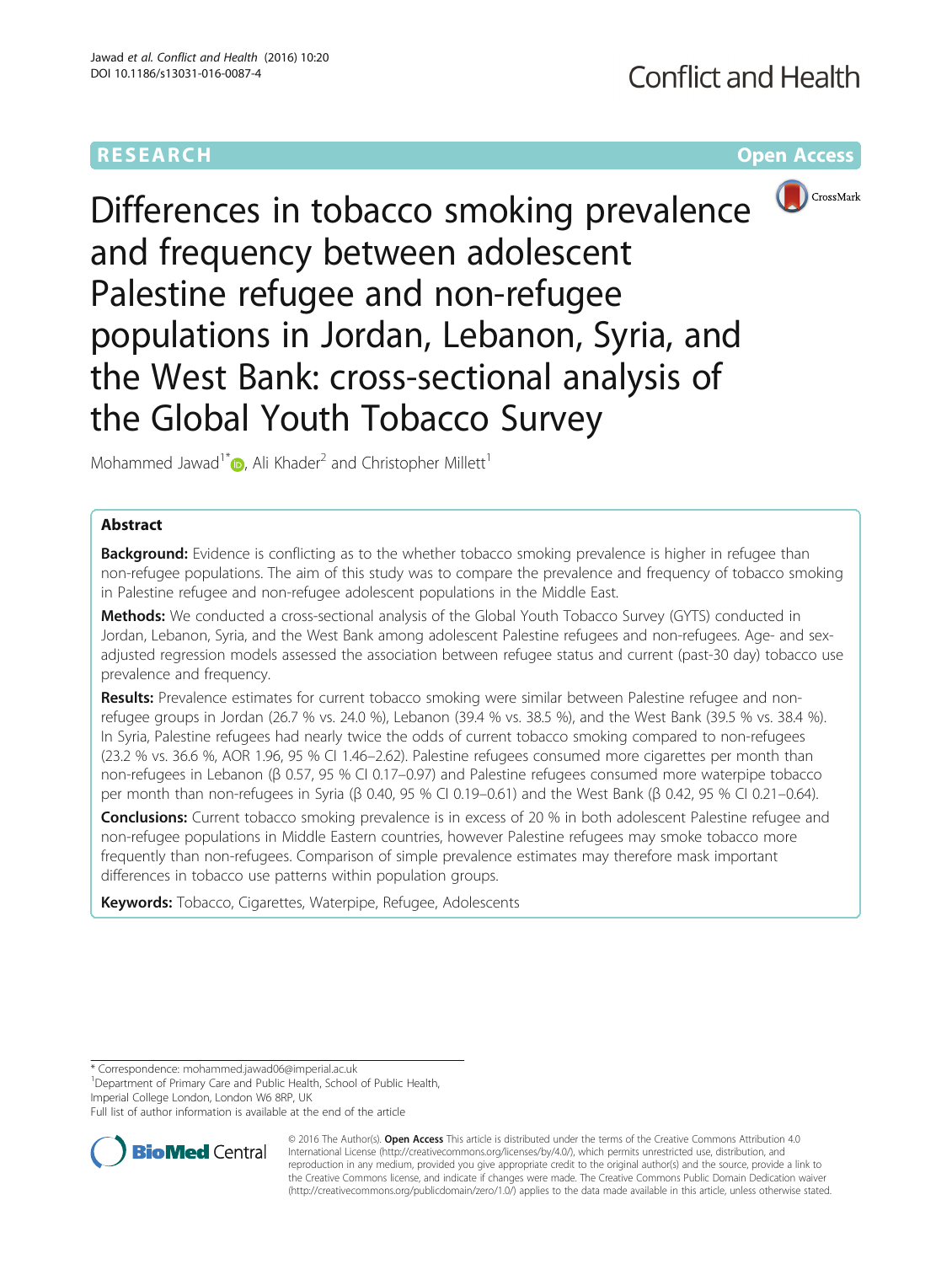## What is already known on this subject?

 Important sociodemographic disparities exist in tobacco smoking prevalence

## What important gaps in knowledge exist on this topic?

• The relationship between tobacco use and refugee status is understudied and unclear

## What this study adds?

- Refugees have a higher tobacco smoking prevalence in Syria, and smoke tobacco more frequently in Lebanon, Syria and the West Bank
- Assessment of disparities in tobacco smoking should extend beyond simple prevalence measures and include measures of smoking frequency

## Background

An estimated six million people die each year from conditions attributable to tobacco use; 80 % of which occur in low and middle income countries [\[1](#page-6-0)]. This figure is estimated to rise to 8 million by the year 2030, resulting in calls from the United Nations General Assembly for a global movement to achieve a 30 % relative reduction in current tobacco use by 2025 [[2](#page-6-0)]. The Middle East is one of two regions worldwide that will continue to see an increase in tobacco use should current tobacco control policies stay as they are [[3\]](#page-6-0). The Middle East is also experiencing a surge in waterpipe smoking: a predominantly flavoured form of tobacco consumption where charcoal-heated tobacco smoke is drawn through an apparatus containing water [\[4](#page-6-0)]. The most recent estimates from the Global Youth Tobacco Survey (GYTS) suggests that past-30 day waterpipe tobacco use among adolescents is highest in Lebanon (36.9 %), followed by the West Bank (32.7 %), Syria (20.1 %) and Jordan (18.9 %) [[5](#page-6-0)].

Important sociodemographic disparities exist in tobacco use, including disparities by ethnicity or race [\[6](#page-6-0)]. One understudied area related to this is the relationship between tobacco use and refugee status. Refugees are considered among the most vulnerable of population groups. The 1951 Refugee Convention defines a refugee as someone who "owing to a well-founded fear of being persecuted for reasons of race, religion, nationality, membership of a particular social group or political opinion, is outside the country of his nationality, and is unable to, or owing to such fear, is unwilling to avail himself of the protection of that country" [\[7\]](#page-6-0). Over 5 million Palestine refugees live in the Middle East and are registered with the United Nations Relief and Works Agency (UNRWA) [[8](#page-6-0)].

A recent systematic review on tobacco use among those affected by armed conflict suggested that evidence addressing the association between refugee status and tobacco use is limited and conflicting [\[9](#page-6-0)]. Furthermore, most studies addressing this topic were found to be of low methodological quality and conducted in European or US settings, resulting in a call for substantially more research. For example, a 10 year review of refugees in a western US state showed that Iranian and Vietnamese refugees had increased odds of tobacco use while Ukrainian refugees had lower odds of tobacco use compared with the general population [\[10](#page-6-0)]. Lower prevalence of tobacco use among refugee than non-refugee populations has also been documented among adolescent refugees living in an urban Canadian city [[11\]](#page-6-0) and among Cambodian women living in an eastern US state [[12\]](#page-6-0). A study conducted in the Lebanese capital Beirut showed that elderly Palestine refugees reported a higher prevalence of current cigarette use (34.3 % vs. 28.2) but a similar number of cigarette pack years and a later age of cigarette initiation than elderly non-refugees in neighbouring areas [\[13](#page-6-0)].

There is a need to better assess the relationship between refugee status and tobacco use to add to the existing body of evidence. The Middle East is an ideal place to study this relationship given nearly 50 % of the world's refugees are Middle Eastern [[8\]](#page-6-0) and it is a region of increasing tobacco use [\[1](#page-6-0)]. The Palestine refugee population is the largest sub-group of refugees in this region, reaching over 5 million in number, and have been forcibly displaced since 1948 [\[14](#page-6-0)]. A third of Palestine refugees live in one of 59 camps in Jordan, Lebanon, Syria, Gaza and the West Bank, while two thirds live in cities, towns or villages in these countries, many of which are close to refugee camps [[14\]](#page-6-0). Previous assessments of this and other conflict-affected populations have been limited to simple tobacco prevalence estimates, with no indication of how frequency of use may differ between refugee and non-refugee populations [[15, 16\]](#page-6-0). The aim of this study was therefore to compare the prevalence and frequency of tobacco smoking in Palestine refugee and non-refugee populations in the Middle East.

### Methods

## Sample and data

We conducted a secondary analysis of the GYTS [\[17](#page-6-0)]. The GYTS is a cross-sectional, self-administered survey considered the gold standard for tobacco surveillance among school students typically aged 13–15 years. Standardised methodologies are implemented across countries to produce regionally- or nationally-representative data. GYTS participants are selected in a two-stage cluster design, where schools are selected with a probability proportional to their sizes and classes are selected with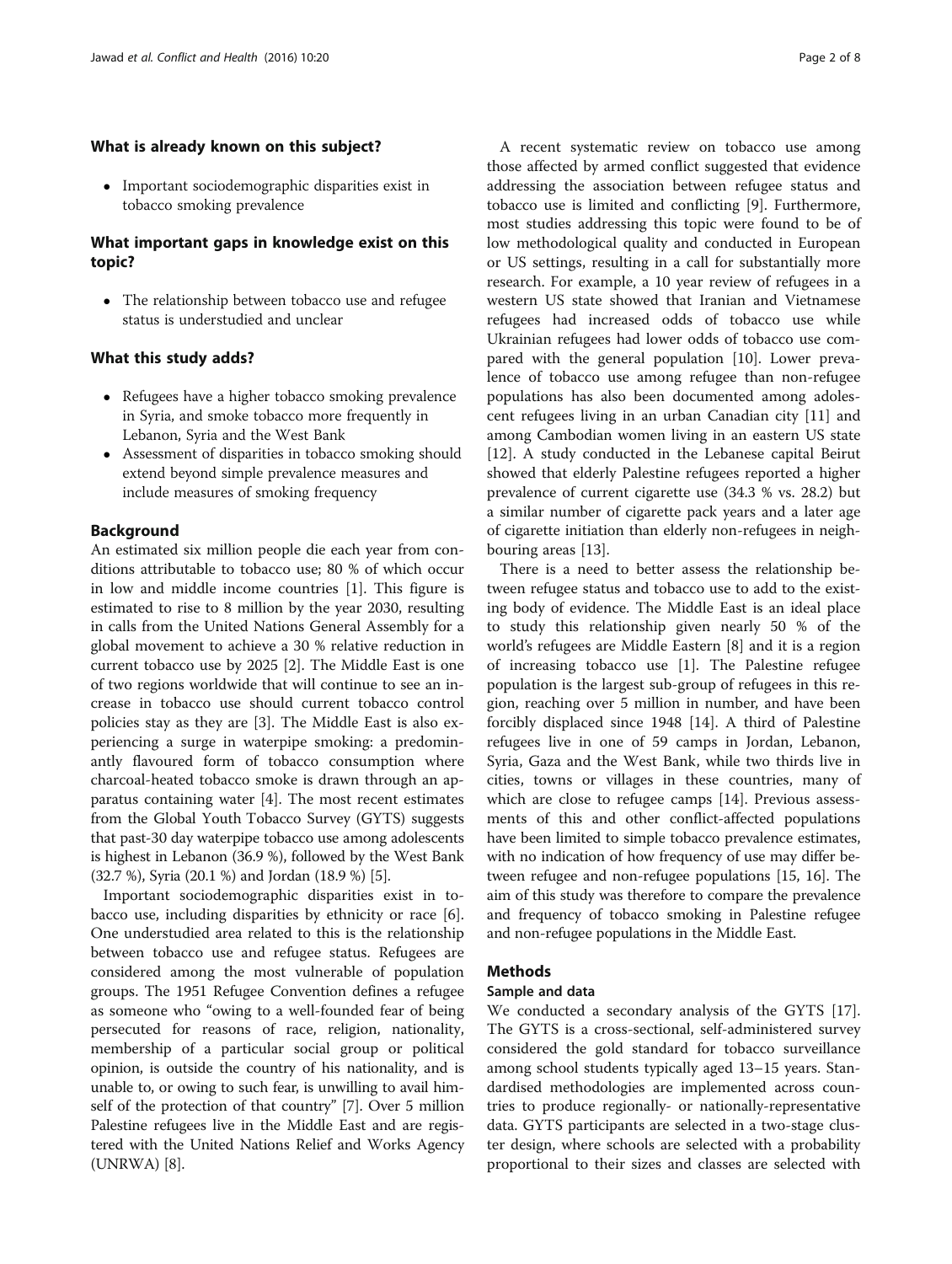equal probability. Individual level analyses weights, which include sample selection and post-stratification factor, were provided for each country. More details on the GYTS methodology can be found elsewhere [\[18](#page-6-0)]. Given the GYTS is routinely available this study was exempt from ethics approval.

Datasets used in this study were the GYTS for Palestine refugee school children aged 13–15 years enrolled in UNRWA schools in Jordan, Lebanon, Syria and the West Bank (all conducted in 2008) and the GYTS for non-refugees in Jordan (conducted in 2009), Lebanon (2011), Syria (2010) and the West Bank (2009). The GYTS sampling methodologies for Palestine refugee (UNRWA) schools and non-refugee schools were identical in each country.

## Measures

The primary outcome measure was current tobacco smoking prevalence, defined as past-30 day cigarette or waterpipe use. We also stratified this by cigarette-only, waterpipe-only, and dual use. Secondary outcome measures included the frequency of cigarettes or waterpipes smoked per month, calculated by multiplying the values of the questions "During the past 30 days (1 month), on how many days did you smoke [cigarettes/waterpipe]?" and "During the past 30 days (1 month), on the days you smoked, how many [cigarettes/waterpipes] did you usually smoke?". Independent variables included population type (Palestine refugee or non-refugee), age, and sex. No other socioeconomic variables were available in these publically available datasets [[17](#page-6-0)].

#### Statistical analysis

We calculated nationally-representative estimates for current tobacco smoking prevalence (including cigaretteonly, waterpipe-only, and dual use) for Palestine refugee and non-refugee populations in Jordan, Lebanon, Syria, and the West Bank, reporting 95 % confidence intervals (CIs). For each country we constructed regression models which assessed the association between refugee status with current tobacco smoking (logistic regression) and frequency of use (linear regression). The variables for frequency of cigarette and waterpipe use were logarithmically transformed prior to its inclusion in linear regression models to account for its skewed distribution. All models were adjusted for the age and sex of respondents. Survey weights were used to account for the multi-stage design of the GYTS. Analyses were conducted on Stata 12.0 (StataCorp).

## Results

## Sample characteristics

Table [1](#page-3-0) presents sample characteristics of Palestine refugee and non-refugee populations in Jordan, Lebanon, Syria, and the West Bank. In line with the target age group for the GYTS, between 74 and 81 % of each population group in each country were aged 13–15 years. The exception to this was the West Bank GYTS, which appeared to sample a slightly younger non-refugee population (only 68 % aged 13–15 years). The proportion males varied between 40 % (Jordan non-refugee and West Bank refugee samples) and 51 % (Jordan refugee sample).

### Prevalence of current tobacco use

Table [2](#page-4-0) presents the prevalence and frequency of current tobacco smoking in Palestine refugee and non-refugee groups. The prevalence of current tobacco smoking was similar between Palestine refugee and non-refugee groups in Jordan (26.7 % vs. 24.0 %), Lebanon (39.4 % vs. 38.5 %), and the West Bank (39.5 % vs. 38.4 %). A similar pattern was seen for current cigarette-only smoking, current waterpipe-only smoking, and current dual smoking for these three countries. In Syria, however, Palestine refugees had a higher prevalence of current tobacco smoking (36.6 % vs. 23.2 %), and current waterpipe-only smoking (22.7 % vs. 15.1 %) compared to non-refugees.

## Association between refugee status and current tobacco use and frequency

Table [3](#page-5-0) presents the age- and sex-adjusted correlates of current smoking prevalence and frequency. In Jordan there were no differences in all measures of tobacco smoking prevalence and frequency between Palestine refugee and non-refugee populations.

In Lebanon there was no difference in current tobacco smoking prevalence between Palestine refugee and nonrefugee populations, however Palestine refugees reported consuming more cigarettes per month than nonrefugees (β 0.57, 95 % CI 0.17–0.97). Higher frequency of cigarettes per month among Palestine refugees was also found among those who reported cigarette-only and dual use.

In Syria, current tobacco smoking prevalence was higher in Palestine refugee than in non-refugee populations (AOR 1.96, 95 % CI 1.46–2.62). Furthermore, Palestine refugees reported consuming more waterpipes per month than non-refugees (β 0.40, 95 % CI 0.19–0.61). Higher frequency of waterpipes per month among Palestine refugees was also found among those who reporting waterpipeonly and dual use.

In the West Bank, there was no difference in current tobacco smoking prevalence between Palestine refugee and non-refugee populations, although cigarette-only use was higher among Palestine refugees than nonrefugees (AOR 1.53, 95 % CI 1.10–2.14). Higher frequency of waterpipes per month among Palestine refugees was also found among those who reporting waterpipe-only and dual use.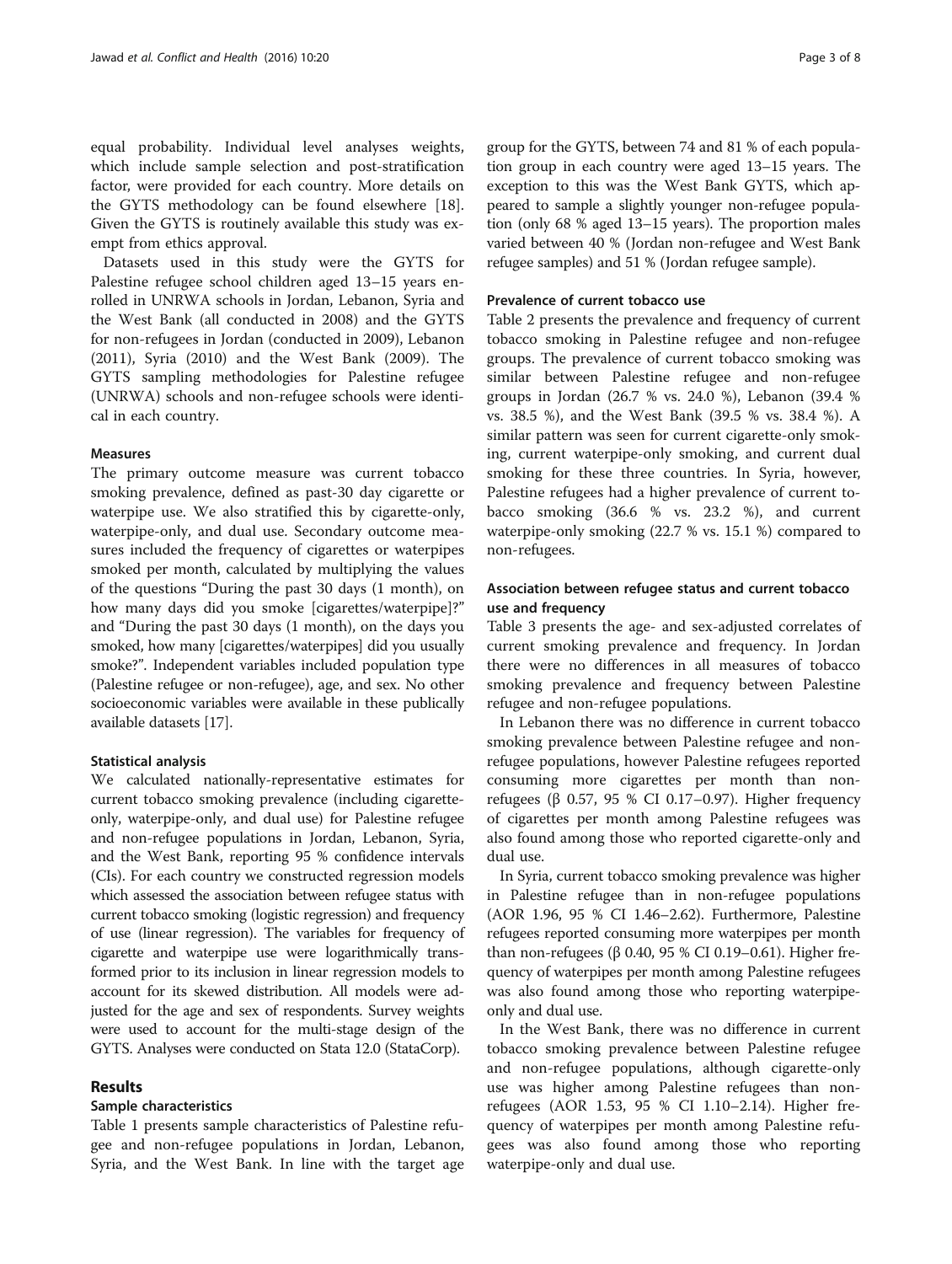<span id="page-3-0"></span>Table 1 Sample characteristics of Palestine refugee and non-refugee adolescents in the Middle East

|                       | Jordan      |             | Lebanon     |             | Syria      |             | West Bank  |             |
|-----------------------|-------------|-------------|-------------|-------------|------------|-------------|------------|-------------|
|                       | Refugee     | Non-refugee | Refugee     | Non-refugee | Refugee    | Non-refugee | Refugee    | Non-refugee |
| Age in years, $% (n)$ |             |             |             |             |            |             |            |             |
| <12                   | 5.0(69)     | 6.4(114)    | 2.1(34)     | 2.1(51)     | 3.0(48)    | 4.4(72)     | 7.3(107)   | 3.6(75)     |
| 12                    | 8.6(123)    | 18.3 (322)  | 6.6(107)    | 11.0(264)   | 9.8(153)   | 12.1(228)   | 11.5(180)  | 16.5(368)   |
| 13                    | 26.2 (370)  | 31.8 (568)  | 24.5 (384)  | 24.8 (571)  | 30.5 (479) | 29.0 (547)  | 26.1 (389) | 22.4 (443)  |
| 14                    | 31.1 (477)  | 27.9 (570)  | 29.6 (425)  | 28.7 (592)  | 30.8 (495) | 32.5 (391)  | 33.1 (447) | 23.9 (439)  |
| 15                    | 23.1(375)   | 13.9 (283)  | 22.3 (368)  | 21.4 (408)  | 20.0 (330) | 13.0(211)   | 19.0 (277) | 21.9(391)   |
| 16                    | 5.3(82)     | 1.5(28)     | 11.9(204)   | 8.4 (189)   | 5.3(87)    | 6.4(172)    | 2.3(33)    | 10.4 (192)  |
| $>16$                 | 0.7(11)     | 0.3(6)      | 3.1(54)     | 3.5(81)     | 0.7(11)    | 2.4(10.4)   | 0.7(11)    | 1.3(24)     |
| Sex, % (n)            |             |             |             |             |            |             |            |             |
| Female                | 49.4 (54.6) | 59.7 (1094) | 54.1 (48.5) | 52.6 (1129) | 49.8 (811) | 51.4 (973)  | 59.7 (860) | 52.9 (1022) |
| Male                  | 50.6 (45.4) | 40.3 (750)  | 45.9(51.5)  | 47.4 (1074) | 50.2 (769) | 48.7 (640)  | 40.4(515)  | 47.1 (931)  |
| Year of survey        |             |             |             |             |            |             |            |             |
|                       | 2008        | 2009        | 2008        | 2011        | 2008       | 2010        | 2008       | 2009        |

## **Discussion**

Palestine refugees had a higher current smoking prevalence than non-refugees in Syria (for all measures of prevalence) and the West Bank (for cigarette-only smoking). Palestine refugees also had a higher frequency of use of tobacco products in Lebanon, Syria, and the West Bank. This study shows that simple prevalence estimates may mask important differences in tobacco use within population groups in areas affected by conflict. While higher smoking prevalence and frequency in refugee populations may be explained by pre-migration factors (e.g. exposure to traumatic events such as armed conflict) and factors during displacement (hardships associated with travel), given many Palestine refugees are long-term settlers post-migration factors (e.g. poor living conditions and limited life opportunities) [\[19](#page-6-0), [20\]](#page-6-0) may play a more pertinent role in explaining such findings. Such stressors may trigger or exacerbate mental health conditions such as post-traumatic stress disorder, thereby increasing the risk of tobacco consumption due to the perception that tobacco may alleviate stress [\[21](#page-6-0)]. The Palestine refugee population has been forcibly displaced since 1948, and many UNRWA camps continue to be overcrowded, have poor sanitation and generally poor living conditions [[14\]](#page-6-0).

The similar smoking prevalence between Palestine refugee and non-refugees in Jordan, Lebanon, and the West Bank may reflect a degree of acculturation. This is generally supported by our findings in that current tobacco prevalence between refugees and non-refugees in these countries varied only by up to 2.7 % (Jordan), whereas between-country differences in current tobacco prevalence among refugees varied by up to 12.8 % (Jordan vs. the West Bank). Similar smoking prevalence

may also reflect a temporal effect; given the rising prevalence of tobacco use in the region and the fact that all refugee surveys were conducted between 1 and 3 years before their respective non-refugee populations, one may expect the time-adjusted refugee prevalence estimates to be higher than those reported in our study.

Our findings have both research and public health implications. The burden of tobacco use can be more accurately measured taking into account frequency of use rather than simple prevalence estimates. However it may be difficult to characterise waterpipe tobacco exposure accurately due to the complex and variable session lengths and sharing behaviours associated with it [\[22](#page-6-0)]. This is an important area for research, particularly for the Eastern Mediterranean Region where waterpipe tobacco smoking is the predominant form of tobacco use among adolescents [[5](#page-6-0)]. There is a need to develop and evaluate cessation interventions, both in the context of refugee populations, and in the context of dual cigarette and waterpipe use. More research is also needed to determine better prevalence estimates in refugee adults, and factors driving differences including exposure to conflict.

This study has several limitations. The GYTS does not provide data on mental health status so we were unable to assess whether this may have influenced our findings. We were also unable to control for whether Palestine refugees lived inside or outside refugee camps, nor any other socioeconomic measure, as these variables not available on the publically available version of the GYTS. However, published reports suggest no difference in tobacco smoking prevalence between Palestine refugees living inside or outside refugee camps [[15\]](#page-6-0). Outside the refugee setting, it appears both cigarette and waterpipe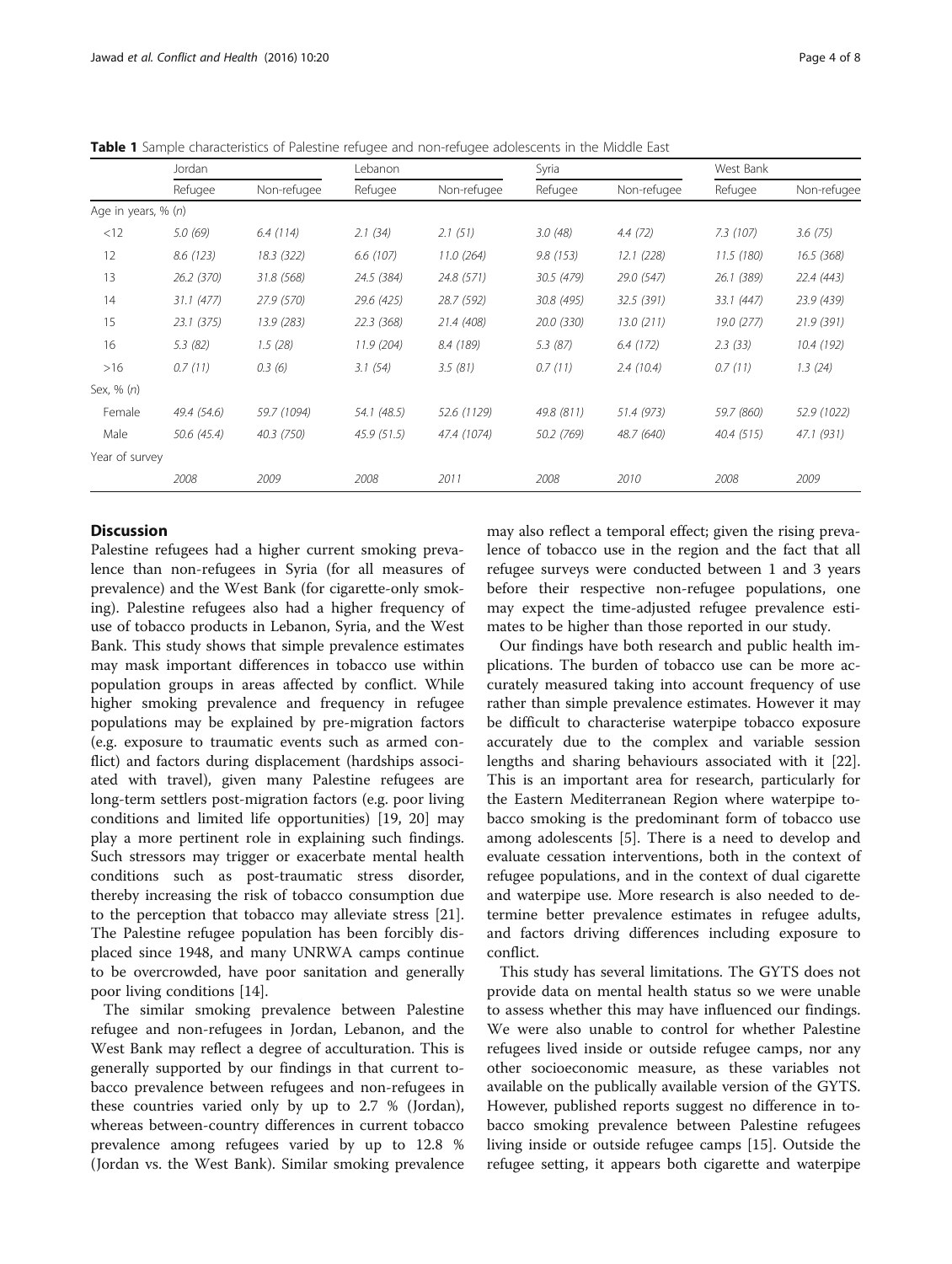<span id="page-4-0"></span>

|                                                                          | Jordan            |                   | Lebanon           |                   | Syria             |                   | West Bank         |                   |
|--------------------------------------------------------------------------|-------------------|-------------------|-------------------|-------------------|-------------------|-------------------|-------------------|-------------------|
|                                                                          | Non-refugee       | Refugee           | Non-refugee       | Refugee           | Non-refugee       | Refugee           | Non-refugee       | Refugee           |
| Current tobacco smoking                                                  |                   |                   |                   |                   |                   |                   |                   |                   |
| Prevalence, % (95 % Cl)                                                  | 24.0 (19.3, 29.6) | 26.7 (19.9, 34.9) | 38.5 (33.4, 43.3) | 39.4 (32.1, 47.1) | 23.2 (18.5, 28.7) | 36.6 (31.4, 42.3) | 38.4 (29.5, 48.2) | 39.5 (31.3, 48.2) |
| Cigarettes per month, median (IQR)                                       | 4.0 (0.8, 50.8)   | 4.0 (0.8, 26.3)   | 1.5 (0.8, 14.8)   | 5.3 (0.8, 55.4)   | 1.5 (0.8, 14.5)   | 4.0 (0.8, 14.5)   | 4.0 (0.8, 50.8)   | 4.0 (1.5, 50.8)   |
| Waterpipes per month, median (IQR)                                       | 1.5(0.8, 4.0)     | 1.5(0.8, 7.3)     | 2.0 (0.8, 14.0)   | 2.0 (0.8, 14.0)   | 0.8 (0.8, 3.8)    | 1.5 (0.8, 7.5)    | 1.5 (0.8, 7.5)    | 2.0 (0.8, 14.0)   |
| Current cigarette-only smoking                                           |                   |                   |                   |                   |                   |                   |                   |                   |
| Prevalence, % (95 % Cl)                                                  | 44 (3.0, 6.2)     | 5.9 (4.1, 8.5)    | 1.7 (1.1, 2.6)    | 2.9 (1.9, 4.4)    | 2.8 (1.6, 4.8)    | 5.4 (3.7, 7.8)    | 5.6 (4.1, 7.6)    | 7.8 (6.1, 10.0)   |
| Cigarettes per month, median (IQR)                                       | 1.8 (0.8, 26.3)   | 2.0 (0.8, 15.0)   | 0.8 (0.8, 2.0)    | 3.9 (0.8, 24.8)   | 1.5 (0.8, 7.5)    | 2.0 (0.8, 7.5)    | 1.5 (0.8, 7.5)    | 1.5(0.8, 14.0)    |
| Current waterpipe-only smoking                                           |                   |                   |                   |                   |                   |                   |                   |                   |
| Prevalence, % (95 % Cl)                                                  | 12.3(10.2, 14.8)  | 12.5(10.9, 14.2)  | 24.9 (20.4, 30.0) | 26.8 (21.4, 32.9) | 15.1 (12.4, 18.3) | 22.7 (19.9, 25.8) | 16.9 (14.0, 20.1) | 16.4 (14.4, 18.6) |
| Waterpipes per month, median (IQR)                                       | 0.8 (0.8, 1.5)    | 0.8 (0.8, 4.0)    | 0.8 (0.8, 4.0)    | 1.5 (0.8, 5.3)    | 0.8 (0.8, 2.0)    | 1.5(0.8, 4.0)     | 0.8 (0.8, 2.0)    | 1.5 (0.8, 5.3)    |
| Current dual smoking                                                     |                   |                   |                   |                   |                   |                   |                   |                   |
| Prevalence, % (95 % Cl)                                                  | 73 (5.2, 10.1)    | 8.4 (4.9, 14.0)   | 11.9 (10.4, 13.6) | 9.7 (6.2, 15.0)   | 5.3 (3.8, 7.4)    | 8.5 (6.2, 11.7)   | 15.9 (10.4, 23.6) | 15.2 (10.0, 22.6) |
| Cigarettes per month, median (IQR)                                       | 4.0 (0.8, 85.8)   | 4.0 (0.8, 26.3)   | 1.5 (0.8, 30.0)   | 7.4 (1.5, 73.9)   | 2.0 (0.8, 26.3)   | 4.0 (0.8, 26.3)   | 5.3 (1.5, 60.0)   | 7.3 (1.5, 72.9)   |
| Waterpipes per month, median (IQR)                                       | 3.8 (0.8, 14.0)   | 3.8 (0.8, 7.5)    | 7.3 (1.5, 50.8)   | 7.5 (1.5, 30.0)   | 1.8(0.8, 4.0)     | 3.8 (0.8, 14.5)   | 3.8 (0.8, 14.5)   | 7.3 (1.5, 24.5)   |
| Abbreviations: 95 % Cl 95 % confidence interval, IQR interquartile range |                   |                   |                   |                   |                   |                   |                   |                   |

Table 2 Prevalence and frequency of current tobacco smoking in Palestine refugees and non-refugees Table 2 Prevalence and frequency of current tobacco smoking in Palestine refugees and non-refugees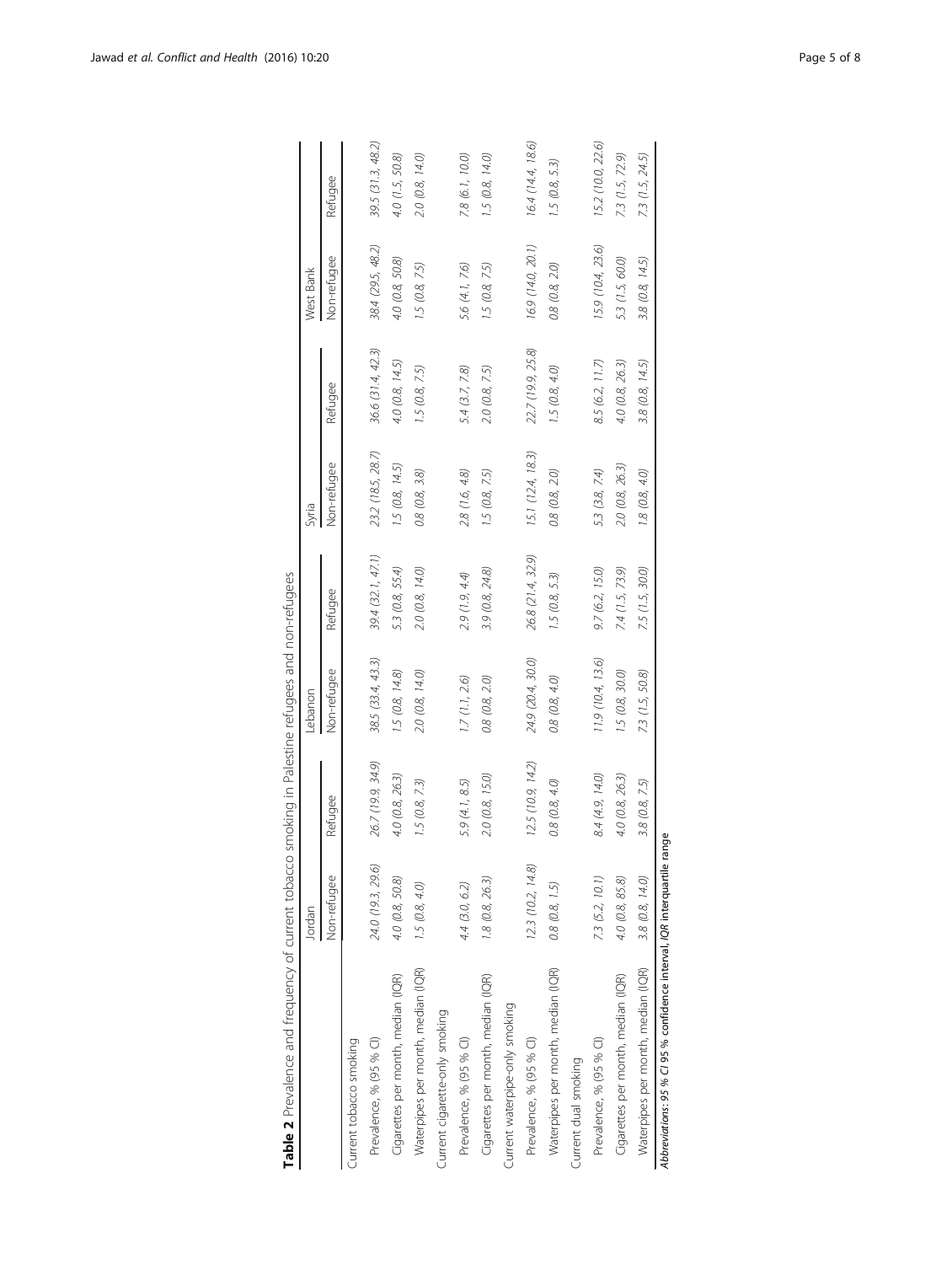<span id="page-5-0"></span>

|                                                                                                                                               | Jordan      |                            | Lebanon     |                         | Syria       |                                  | West Bank            |                                |
|-----------------------------------------------------------------------------------------------------------------------------------------------|-------------|----------------------------|-------------|-------------------------|-------------|----------------------------------|----------------------|--------------------------------|
|                                                                                                                                               | Non-refugee | Refugee                    | Non-refugee | Refugee                 | Non-refugee | Refugee                          | Non-refugee          | Refugee                        |
| Current tobacco smoking                                                                                                                       |             |                            |             |                         |             |                                  |                      |                                |
| Prevalence, AOR (95 % Cl)                                                                                                                     | 00.1        | 0.91 (0.67, 1.24)          | 00.1        | 1.00 (0.76, 1.31)       | 001         | $1.96$ (1.46, 2.62) <sup>+</sup> | 0.7                  | 1.04 (0.82, 1.32)              |
| Cigarettes per month, $\beta$ (95 % Cl)                                                                                                       | 0.00        | 35 (-0.77, 0.07)<br>q.     | 0.00        | 0.57 (0.17, 0.97) ^     | 0.00        | $-0.01(-0.43, 0.41)$             | 0.00                 | $0.22(-0.10, 0.54)$            |
| Waterpipes per month, $\beta$ (95 % Cl)                                                                                                       | 0.00        | 0.06 (-0.17, 0.29)         | 0.00        | $-0.03$ $(-0.22, 0.15)$ | 0.00        | $0.40(0.19, 0.61)^+$             | 0.00                 | $0.42$ $(0.21, 0.64)^+$        |
| Current cigarette-only smoking                                                                                                                |             |                            |             |                         |             |                                  |                      |                                |
| Prevalence, AOR (95 % CI)                                                                                                                     | 00.1        | (0.70, 1.59)<br>1.06       | 00.1        | 1.65 (0.92, 2.96)       | 001         | $2.16$ (1.10, 4.24)*             | $\widetilde{\omega}$ | $1.53 (1.10, 2.14)^{*}$        |
| Cigarettes per month, $\beta$ (95 % Cl)                                                                                                       | 0.00        | $(-0.95, 0.38)$<br>$-0.29$ | 0.00        | $1.07(0.19, 1.96)$ *    | 0.00        | $0.21 (-0.39, 0.81)$             | 0.00                 | $0.36 (-0.16, 0.88)$           |
| Current waterpipe-only smoking                                                                                                                |             |                            |             |                         |             |                                  |                      |                                |
| Prevalence, AOR (95 % Cl)                                                                                                                     | 00.1        | 0.88 (0.71, 1.10)          | 00.1        | 1.07 (0.74, 1.53)       | 001         | $1.62$ (1.23, 2.14) $\land$      | 0.00                 | 0.93 (0.69, 1.24)              |
| Waterpipes per month, $\beta$ (95 % CI)                                                                                                       | 0.00        | 0.11 (0.86, 4.23)          | 0.00        | $0.09 (-0.11, 0.28)$    | 0.00        | 0.35 (0.13, 0.58) ^              | 0.00                 | 0.37 (0.14, 0.61) <sup>N</sup> |
| Current dual smoking                                                                                                                          |             |                            |             |                         |             |                                  |                      |                                |
| Prevalence, AOR (95 % Cl)                                                                                                                     | 00.1        | 0.91 (0.59, 1.40)          | 00.1        | 0.76 (0.52, 1.12)       | 001         | $1.64$ (1.11, 2.41)*             | 0.00                 | 0.94 (0.68, 1.30)              |
| Cigarettes per month, $\beta$ (95 % Cl)                                                                                                       | 0.00        | $37 (-0.92, 0.18)$<br>P.   | 0.00        | 0.53 (0.08, 0.98)*      | 0.00        | $-0.04 (-0.60, 0.53)$            | 0.00                 | $0.22(-0.17, 0.62)$            |
| Waterpipes per month, $\beta$ (95 % CI)                                                                                                       | 0.00        | $-0.15 (-0.56, 0.27)$      | 0.00        | $-0.09(-0.46, 0.28)$    | 0.00        | 0.54 (0.06, 1.01)*               | 0.00                 | 0.46 (0.12, 0.81)              |
| Abbreviations: AOR adjusted odds ratio, 95 % Cl 95 % confidence interval, ß beta coefficient<br>$*$ $p < 0.05$ ; ^ $p < 0.01$ ; $^+p < 0.001$ |             |                            |             |                         |             |                                  |                      |                                |

Table 3 Odds of current smoking prevalence and frequency in Palestine refugees and non-refugees Table 3 Odds of current smoking prevalence and frequency in Palestine refugees and non-refugees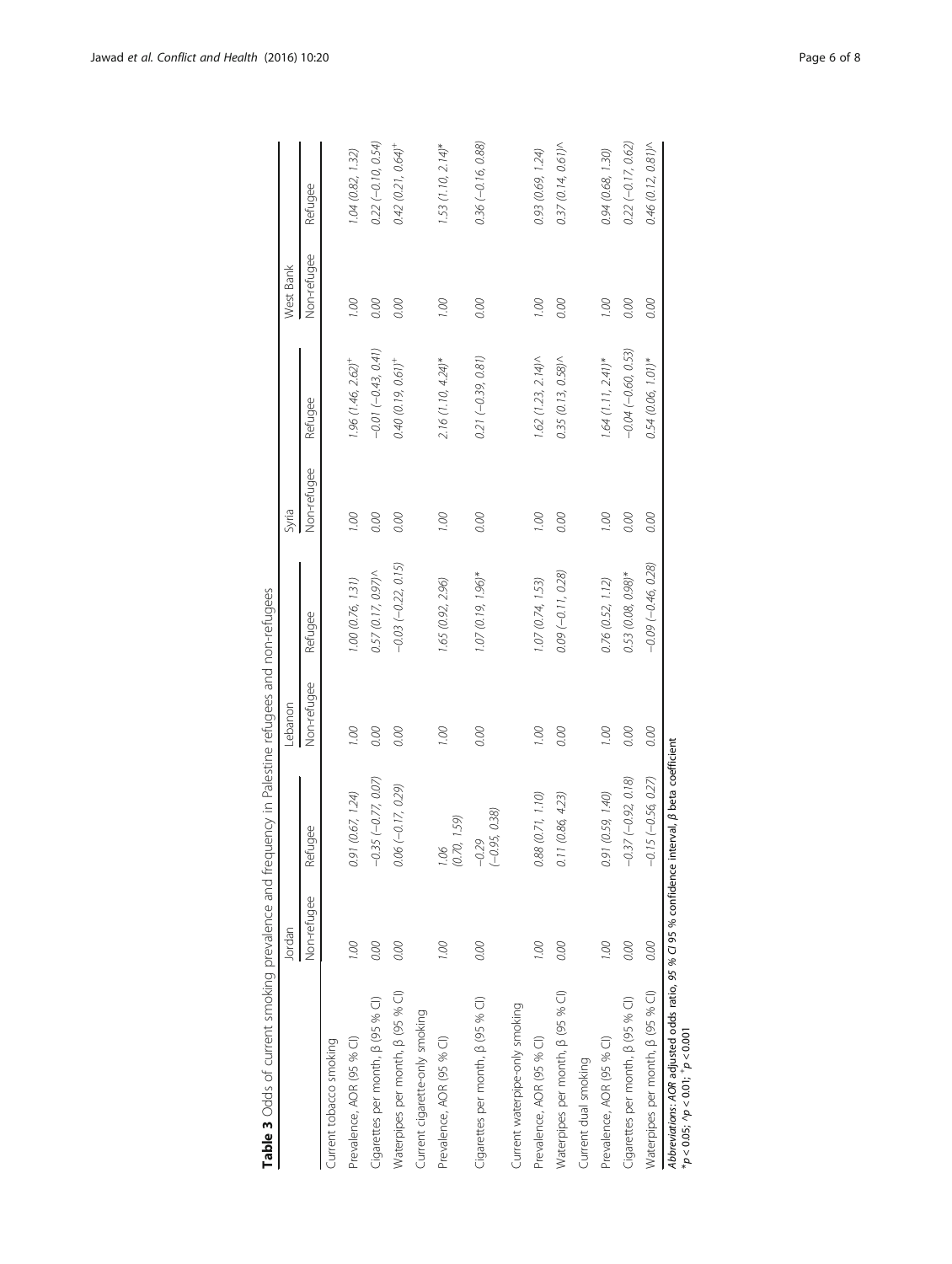<span id="page-6-0"></span>tobacco smoking are associated with increased wealth among women in Jordan [23]. Interestingly, it appears that the association between waterpipe tobacco smoking and high socioeconomic status remains even in societies where cigarette smoking is associated with low socioeconomic status [[24](#page-7-0)]. Another limitation includes the lack of stability in the region that surveillance data may become quickly outdated; particularly with regards to Syria where several million have been externally displaced due to civil war [8]. We did not consider the effect of time on our comparisons which, as explained above, may underestimate our tobacco prevalence estimates for refugee populations. Refugees in a given country should not be considered homogenous; while our sample was limited to UNRWA-registered Palestine refugees, a significant number of Syrian and Iraqi refugees also reside in these countries and we are unable to assess patterns of tobacco use amongst them.

## Conclusions

Adolescent Palestine refugee and non-refugees have a similar prevalence of current tobacco smoking in Jordan, Lebanon, and the West Bank, however Palestine refugees smoke tobacco more frequently than non-refugees. Comparison of simple prevalence estimates may therefore mask important differences in tobacco use patterns within population groups. Ongoing tobacco surveillance is warranted and feasible, context-specific interventions for refugee populations should be developed.

#### Acknowledgements

CM is supported by an NIHR Research Professorship award. MJ is supported by an NIHR Academic Clinical Fellowship award.

#### Funding

None.

#### Availabilty of data and materials

The datasets supporting the conclusions of this article are available in at <http://nccd.cdc.gov/GTSSData/Ancillary/Documentation.aspx?SUID=1&DOCT=1>.

#### Authors' contributions

MJ, AK, and CM conceptualised the study. MJ conducted the analysis and wrote the first draft of the manuscript. All authors read and approved the final version of the manuscript.

#### Competing interests

The authors declare that they have no competing interests.

#### Ethics approval and consent to participate

This study was exempt from ethics approval given it analysed routinely collected secondary data sources.

#### Author details

<sup>1</sup>Department of Primary Care and Public Health, School of Public Health, Imperial College London, London W6 8RP, UK. <sup>2</sup>United Nations Relief and Works Agency (UNRWA) for Palestine refugees in the Near East, Amman, Jordan.

#### Received: 5 April 2016 Accepted: 28 June 2016 Published online: 05 October 2016

#### References

- World Health Organisation. WHO report on the global tobacco epidemic, 2011 [online]. Available at: [http://www.who.int/tobacco/global\\_report/2011/](http://www.who.int/tobacco/global_report/2011/en/) [en/](http://www.who.int/tobacco/global_report/2011/en/) [Date of access 11 June 2015].
- 2. World Health Organisation. NCD Global Monitoring Framework [online]. Available at: [http://www.who.int/nmh/global\\_monitoring\\_framework/en/](http://www.who.int/nmh/global_monitoring_framework/en/) [Date of access 11 June 2015].
- 3. Bilano V, Gilmour S, Moffiet T, et al. Global trends and projections for tobacco use, 1990–2025: an analysis of smoking indicators from the WHO comprehensive information systems for tobacco control. Lancet. 2015; 385(9972):966–76. doi:[10.1016/S0140-6736\(15\)60264-1.](http://dx.doi.org/10.1016/S0140-6736(15)60264-1)
- 4. Knishkowy B, Amitai Y. Water-pipe (narghile) smoking: an emerging health risk behavior. Pediatrics. 2005;116(1):e113–9. doi:[10.1542/peds.2004-2173](http://dx.doi.org/10.1542/peds.2004-2173).
- 5. Jawad M, Lee JT, Millett C. Waterpipe tobacco smoking prevalence and correlates in 25 Eastern Mediterranean and Eastern European countries: cross-sectional analysis of the Global Youth Tobacco Survey. Nicotine Tob Res. 2015. doi:[10.1093/ntr/ntv101.](http://dx.doi.org/10.1093/ntr/ntv101)
- 6. Centers for Disease Control and Prevention (CDC). Prevalence of cigarette use among 14 racial/ethnic populations—united states, 1999–2001. MMWR Morb Mortal Wkly Rep. 2004;53(3):49–52.
- 7. United Nations High Commissioner for Refugees. Who we help [online]. Available at:<http://bit.ly/1indcpP> [Date of access 24.02.16].
- 8. United Nations High Commissioner for Refugees. Global Trends 2013. Available from:<http://bit.ly/1qkyV7f> [Accessed 11.10.15].
- 9. Lo J, Patel P, Roberts B. A systematic review on tobacco use among civilian populations affected by armed conflict. Tob Control. 2015. doi:[10.1136/](http://dx.doi.org/10.1136/tobaccocontrol-2014-052054) [tobaccocontrol-2014-052054](http://dx.doi.org/10.1136/tobaccocontrol-2014-052054).
- 10. Nguyen MT, Rehkopf DH. Prevalence of Chronic Disease and Their Risk Factors Among Iranian, Ukrainian, Vietnamese Refugees in California, 2002– 2011. J Immigr Minor Health. 2015. doi:[10.1007/s10903-015-0327-5](http://dx.doi.org/10.1007/s10903-015-0327-5)
- 11. Stoll K. Correlates and predictors of tobacco use among immigrant and refugee youth in a western Canadian city. J Immigr Minor Health. 2008; 10(6):567–74.
- 12. Nelson-Peterman JL, Toof R, Liang SL, et al. Long-term refugee health: health behaviors and outcomes of Cambodian refugee and immigrant women. Health Educ Behav. 2015;42(6):814–23. doi[:10.1177/](http://dx.doi.org/10.1177/1090198115590779) [1090198115590779.](http://dx.doi.org/10.1177/1090198115590779)
- 13. Chaaya M, Mehio-Sibai A, El-Chemaly S. Smoking patterns and predictors of smoking cessation in elderly populations in Lebanon. Int J Tuberc Lung Dis. 2006;10(8):917–23.
- 14. United Nations Relief and Works Agency for Palestine Refugees in the Near East. Who we are. Available from:<http://bit.ly/1Ji1384> [Accessed 11.10.15].
- 15. Khader A, Shaheen Y, Turki Y, et al. Tobacco use among Palestine refugee students (UNRWA) aged 13–15. Prev Med. 2009;49(2–3):224–8. doi:[10.1016/j.](http://dx.doi.org/10.1016/j.ypmed.2009.06.001) [ypmed.2009.06.001](http://dx.doi.org/10.1016/j.ypmed.2009.06.001).
- 16. Siziya S, Rudatsikira E, Muula AS. Antismoking messages and current cigarette smoking status in Somaliland: results from the global youth tobacco survey 2004. Confl Heal. 2008;2(1):1–7. doi:[10.1186/1752-1505-2-6](http://dx.doi.org/10.1186/1752-1505-2-6).
- 17. Centers for Disease Control and Prevention (CDC). Global Tobacco Surveillance System Data (GTSSData) [online]. Available at: [http://nccd.cdc.gov/GTSSData/](http://nccd.cdc.gov/GTSSData/Ancillary/DataReports.aspx?CAID=2) [Ancillary/DataReports.aspx?CAID=2](http://nccd.cdc.gov/GTSSData/Ancillary/DataReports.aspx?CAID=2) [Date of access 01 July 2015].
- 18. The Global Youth Tobacco Survey Collaborative Group. Tobacco use among youth: a cross country comparison. Tob Control. 2002;11(3):252–70. doi[:10.1136/tc.11.3.252](http://dx.doi.org/10.1136/tc.11.3.252).
- 19. Miller KE, Rasmussen A. War exposure, daily stressors, and mental health in conflict and post-conflict settings: bridging the divide between traumafocused and psychosocial frameworks. Soc Sci Med. 2010;70(1):7–16. http://dx.doi.org[/10.1016/j.socscimed.2009.09.029](http://dx.doi.org/10.1016/j.socscimed.2009.09.029).
- 20. Steel Z, Chey T, Silove D, et al. Association of torture and other potentially traumatic events with mental health outcomes among populations exposed to mass conflict and displacement: a systematic review and metaanalysis. JAMA. 2009;302(5):537–49. doi:[10.1001/jama.2009.1132](http://dx.doi.org/10.1001/jama.2009.1132).
- 21. Kassel JD, Stroud LR, Paronis CA. Smoking, stress, and negative affect: correlation, causation, and context across stages of smoking. Psychol Bull. 2003;129(2):270.
- 22. Jawad M, Nakkash RT, Mahfoud Z, et al. Parental smoking and exposure to environmental tobacco smoke are associated with waterpipe smoking among youth: results from a national survey in Lebanon. Public Health. 2015. doi[:10.1016/j.puhe.2015.01.011](http://dx.doi.org/10.1016/j.puhe.2015.01.011)
- 23. Jawad M, Abdulrahim S, Daouk A. The social patterning of tobacco use among women in Jordan: the protective effect of education on